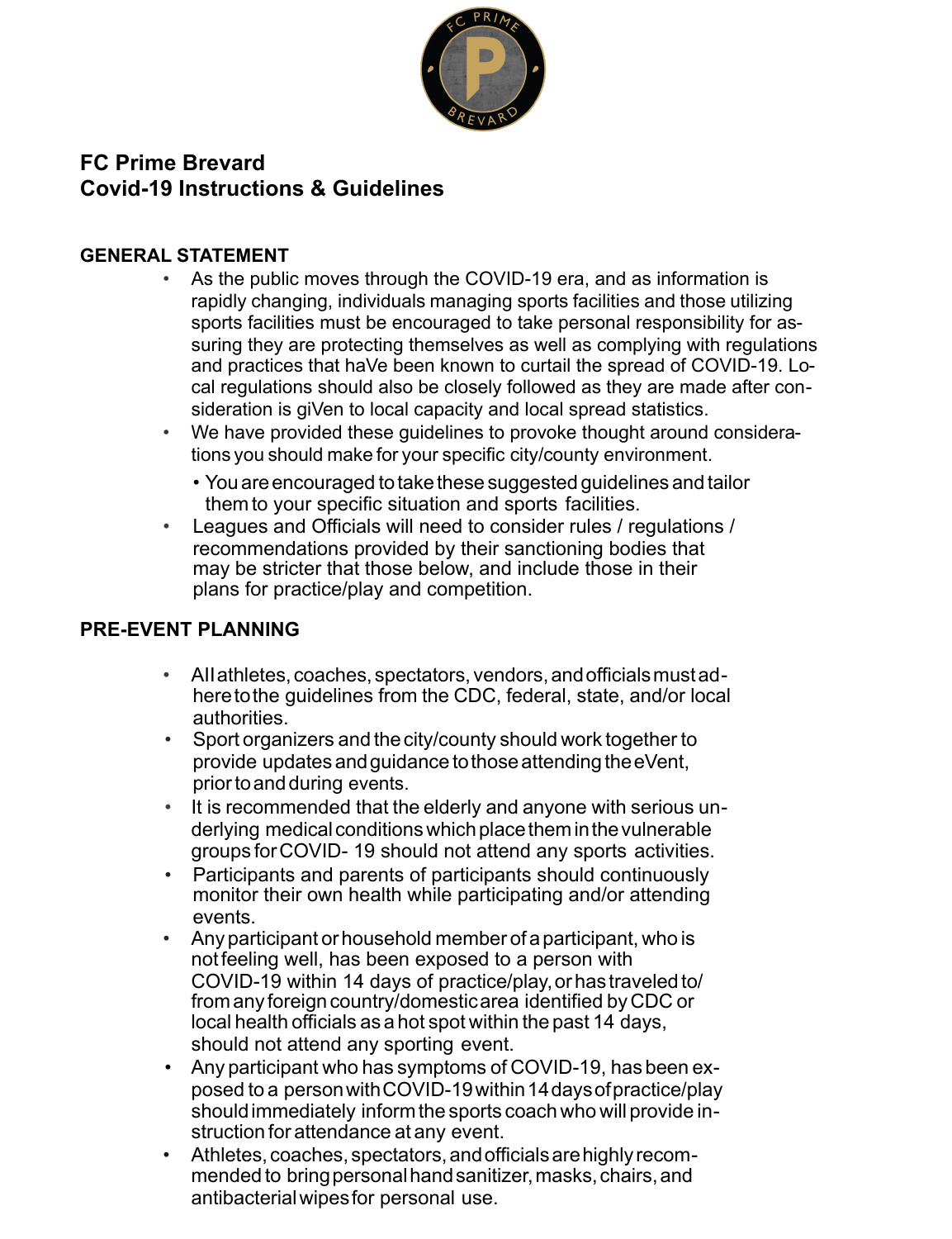- Consideration should be given to requiring leagues or sanctioning bodies to submit plans for play as part of their reservation/permitting process.
- Eventorganizersmayneedtomakemodifications torules, regulations, policies, and procedures to ensure a safe and successful event.
- Spectators forevents maybelimited andevenexcluded if aneVent organizer deems itnecessary.
- Changes shouldbemadetoallowforcashless systems,online platforms, and limited touch points.
- ConsiderationmayalsobegiVentohavingparticipants sign waiversof participation during this time, oradd language regarding COVID-19 to existing waivers.

### **COMMUNICATIONS**

- Until COVID-19 is no longer identified as a public health issue, at the beginning of each season, each participant or parent of a participant should be provided the following questions and be required to notify the coach if they have an affirmative response to any question, or if their response changes at any time during the season. If the response to any of these questions is yes, the player should not be allowed to play until they haVe received affirmation from a doctor or public health official that it is safe to do so.
- HaVe you/your child taken any fever-reducing medicine such as Tylenol or Advil for fever in the last 12 hours? NOTE: Exception from above condition — if player returns and can respond NO to this question, they can return to play.
- Have you/your child tested positive for the coronavirus (COVID-19) within the last 14 days?
- Have you/your child experienced a loss of taste or smell sensation within the last 14 days?
- Have you/your child experienced persistent pain or pressure in your chest over the last 14 days?
- Have you/your Child been sick with a feVer, cough, shortness of breath, or respiratory infection in the past 14 days?
- Have you/your child had close contact with someone who has OR is under investigation for COVID-19 in the past 14 days?
- It is suggested that communication be made available (printed, online, and Verbal) as widely as possible.
- Signage should be placed around the facility in any area where it is important for the public to understand requirements. Because protocols are changing so quickly, printed signage that can be easily replaced as protocols evolVe should be utilized.

# **FACILITIES**

- Facilities should be eValuated to determine which can provide a healthy environment for participants and spectators.
- Pre-Event Consideration should be given to the following:
- Entry points is there the ability to control entry points into the areas of play as well as spectator seating? These are areas where you may want to consider checking temperatures as well as handing out regulations/policies to spectators. IndiViduals conducting temperature checks should minimally be wearing a procedure mask.
- Do entry points allow for staggering of arrival/departures to prevent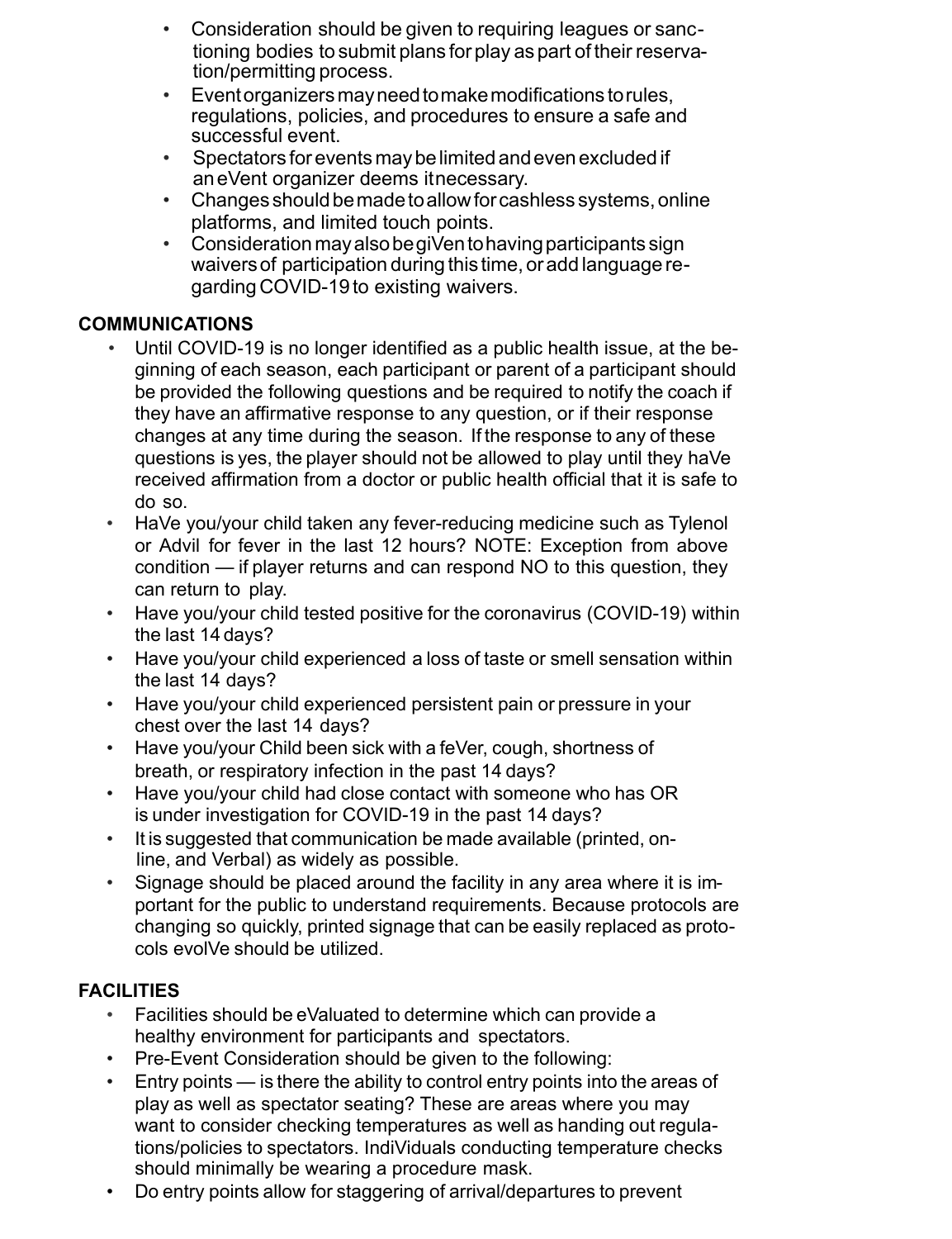oVerloading facility areas with people and thus not allowing for 6 feet physical distancing guidelines to be met? During tournament play, spectators watching other teams may need to be limited if the appropriate area for physical distancing cannot be maintained.

- Is it possible for players to follow 6 feet physical distancing guidelines at all times — during play and while in team seating areas. This may require alternative team seating areas where players can congregate while maintaining physical distancing.
- Are there areas remaining for spectators that allow for 6 feet physical distancing? The use of bleachers is not recommended at this time, until adequate information is provided by CDC or local health officials that indicate it is safe to relax the physical distancing requirements.
- is there the availability of adequate hand washing, alcohol-based sanitizer around the complex at all times? If the facility cannot proVide this, teams should be required to provide this.
- is there adequate staffing at the facility to increase the level of cleaning of common touch points throughout the event?
- Clear and obvious markings of 6 feet physical distancing should be made at the facility — this includes lines for concession areas, restrooms, spectator areas, etc.
- Signage should be placed everywhere possible to inform players/officials/spectators ofrules/regulations for pre-game, play time, and postgame, as well as capacity numbers and reminders of physical distancing

# **CONCESSIONS**

- Does the facility provide concession areas where cashless systems can be required? Any workers in concession areas should have face masks on at all times.
- Concession areas will mandate the number of people able to man while maintaining 6 feet physical distancing.
- Staff/Volunteers working in the concession area should be temperature checked upon arrival.
- Masks/facial coverings must be worn at all times.
- Hand sanitizer should be available on counter areas for the use of public while in concession area.
- Additional concessions staff should be on hand to continually sanitize and clean.
- No self-serve options should be made available.
- No items that require spitting of seeds/discarding of shells should be sold.
- If hand washing equipment is not readily available in the concession area, consider pre-packaged items only.
- Pre-packaged condiments only.
- Cashless payment methods should be considered if not required.
- If cashless payments cannot be eliminated, gloves should be worn by those handling cash, and those individuals should not handle any service of food/beverage
- Ground markings should be made so patrons adhere to the 6 feet physical distancing requirements while waiting in lines.
- Eating at counters or around direct area of the concessions should not be allowed.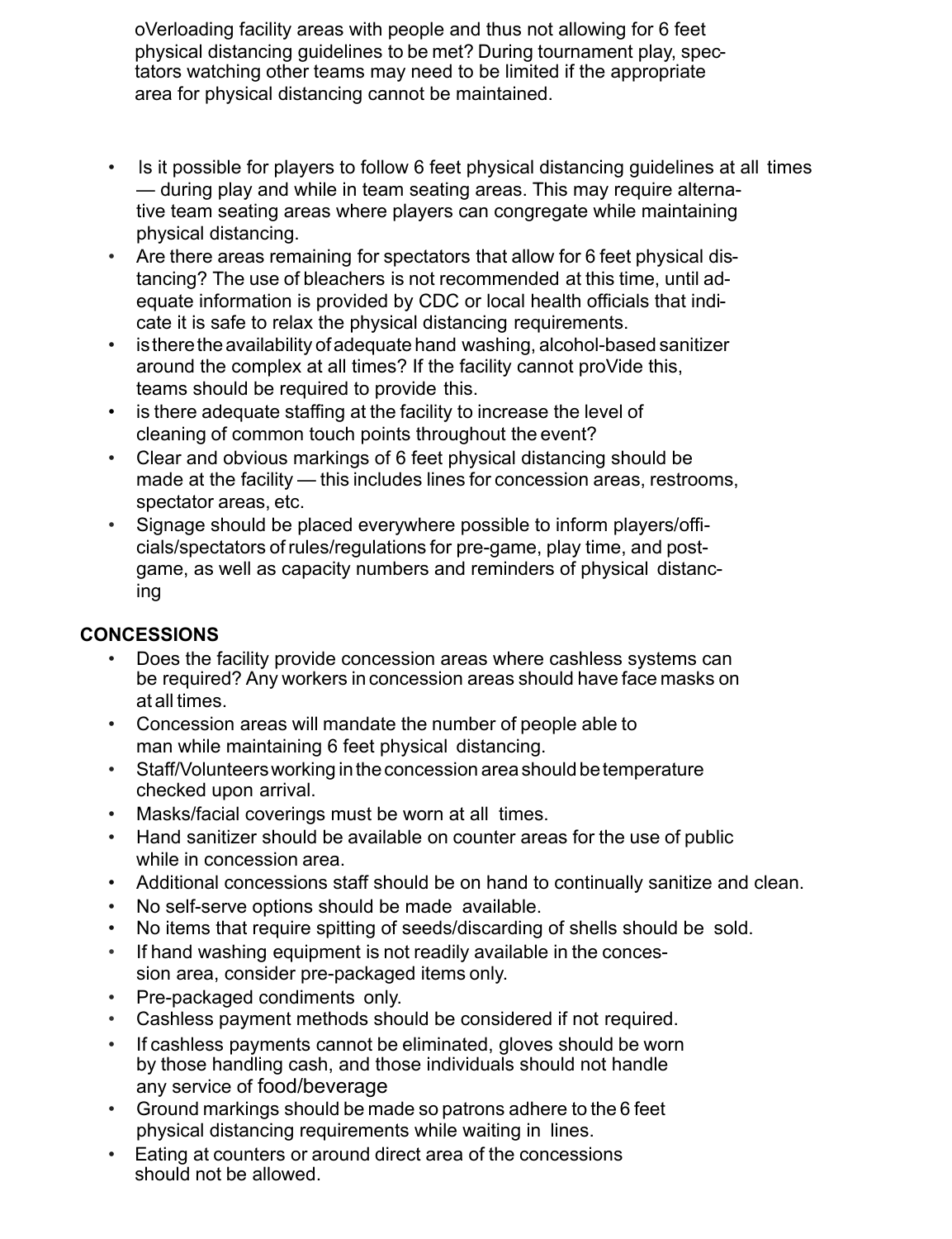#### **TEAM SNACKS**

- If snacks are provided by the team for participants, snacks should be pre- packaged from the manufacturer and not homemade.
- Snacks should not be shared.

#### **RESTROOMS**

- If restrooms are open during play, they should be continually cleaned as prescribed in CDC guidelines.
- Ali touchpoint areas should be cleaned and sanitized on a schedule recommended by CDC or local health guidelines.

### **FOUNTAINS**

At this time, it is not recommended that shared water sources be available. It is recommended that players/spectators/officials maintain their own individually labeled hydration sources.

#### **SPECTATORS**

- Facility managers should set the maximum attendance by spectators as each facility mandates. It is not recommended at this point that mass gatherings of spectators be allowed. It may be necessary to limit the number of spectators per player for the time being, until larger gatherings are okayed by the CDC or local health officials.
- If space does not exist for 6 feet physical distancing of groups of 10 or less from different households, then spectators should not be allowed at the area of play.
- It is not recommended that bleachers be accessible to spectators at this time.
- Family seating areas may be considered to allow parents of young children to not be separated from each other while watching the game.
- In lieu of bleacher seating, spectators should be required to bring their own seating for games, and that should be placed only in areas marked by facility managers forspectators.
- Spectators are required to wear masks/facial coverings when they are unable to maintain 6 feet physical distancing from members not from their own household. This may include seating areas as well as when using restrooms, or visiting concession areas.
- If stadiums/arenas haVe fixed seating, seats should be marked to maintain 6 feet physical distancing.

### **SCHEDULING**

- Games and practices should be scheduled with a minimum 30-minute buffer (or more depending on facility) between to prevent oVerlap of participants/spectators.
- Start time should be staggered where no more than half the complex/ facility is changing over at any given time.
- Games may end in a draw if time for play has expired, and it is necessary to vacate the facility to facilitate arrival for additional teams.

### **PLAYER ARRIVAL AND CHECK-IN**

• It is suggested that each player/coach/official be checked for temperature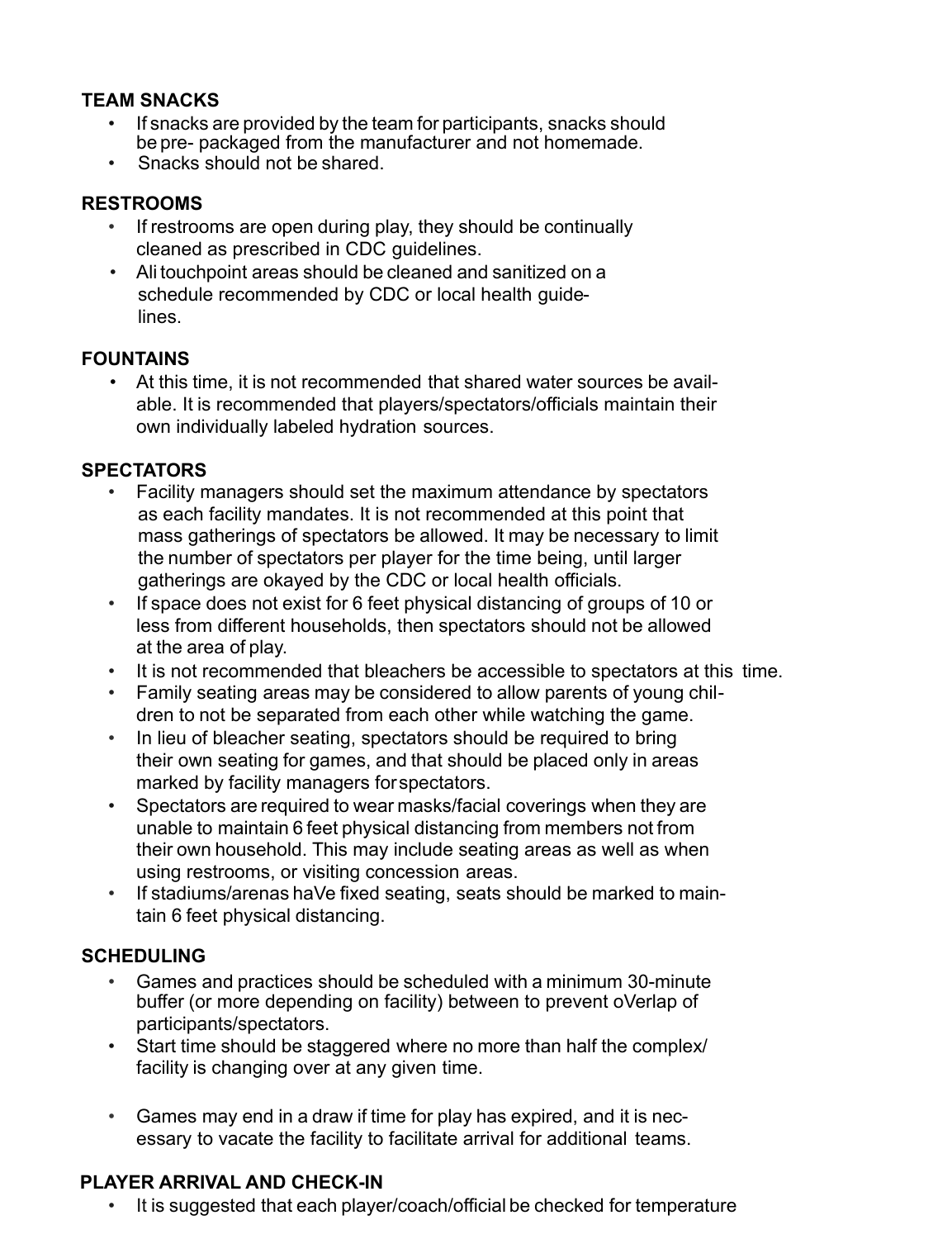as they arrive and before any physical exertion/activity occurs. Individuals conducting temperature checks should minimally be wearing a procedure mask.

- It is suggested that each team keep a record for each indiVidual player and coach to record temperature checks/dates. Follow CDC guidelines for monitoring of temperatures.
- Teams should arrive as close to game time as possible, and spectators should arrive at game time to avoid large gatherings where physical distancing may not be available.

### **DURING PLAY**

- Athletes/Officials/Coaches should be required to wear masks/facial coverings at all times when 6 feet physical distancing cannot be maintained.
- Officials/Coaches may need to adjust their placement throughout play times to provide for appropriate physical distancing.
- It is not necessary for players to wear masks/faCial coVerings during play when 6 feet physical distancing can be maintained. Upon entry into team seating areas, masks/facial coverings should be worn. Huddles, and close conversations between coaches/players/officials, should be kept to a minimum. When they are necessary, upon approach to team huddles, conversations between coach/player, etc., masks/facial coverings should be worn.
- Team seating areas if 6 feet physical distancing cannot be maintained within established teamseating areas, alternative/expanded team seating areas should be provided. Consider use of bleachers not being used for spectators, or tented areas as an extension of existing team seating areas, or use of folding chairs along the fence line as long as fencing is high enough to prevent balls from crossing.
- It is recommended that each player have their personal equipment to prevent cross-touching between players. If this cannot be accomplished, an adult should be required to sanitize equipment between player uses. While sanitizing, said adult should have appropriate masks/facial coverings and gloves to prevent prolonged exposure to sanitizing products and cross contamination of equipment once sanitized.
- No spitting or chewing of anything that requires indiViduals to spit out seeds, etc.
- Shared equipment used during play should be sanitized between plays (this could be as simple as wiping with an acceptable wipe or solution). An adult should be required to sanitize equipment between player uses. While sanitizing, said adult should have appropriate masks/facial coverings and gloVes to prevent prolonged exposure to sanitizing products and cross contamination of equipment once sanitized
- Between innings, intermissions or time out periods, teams may wish to consider a more thorough sanitizing of equipment.
- During time outs, balls can be sanitized by an adult with appropriate masking and gloves.
- Players/Coaches/Officials should have their personal, individually labeled hydration as the use of drinking fountains may be prohibited or unavailable.
- Players should be instructed on proper ways to wash hands with soap and water; use of alcohol-based hand sanitizer if soap and water is not available; covering mouth and nose when coughing or sneezing; and avoiding touching mouth/nose/ eye areas.
- There should be no high fiving, fist pumps, chest bumps, etc.